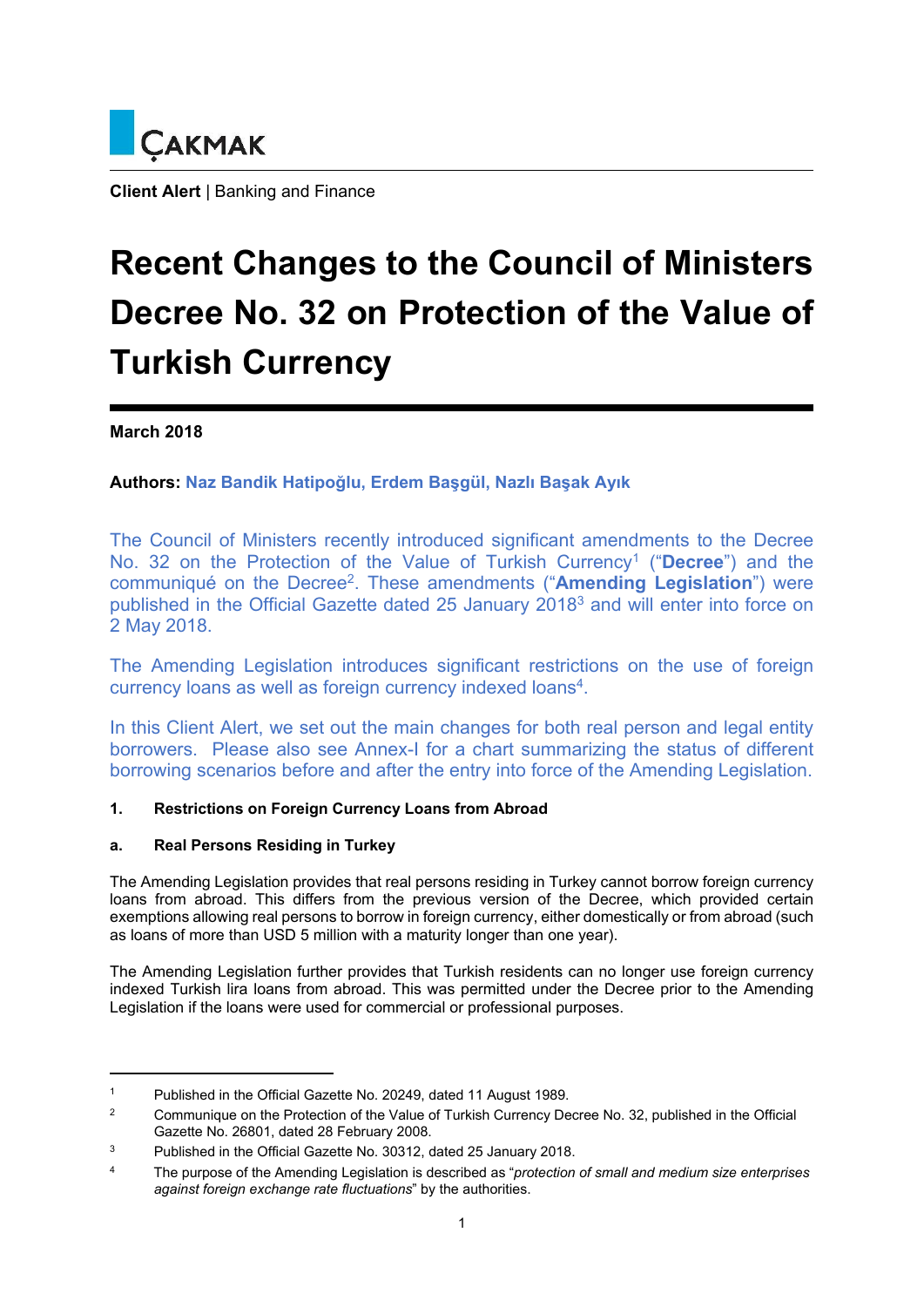## **b. Legal Entities**

The Amending Legislation provides different rules for legal entities that have a foreign currency income, and those that do not.

The Amending Legislation defines "foreign currency income" as:

"*the income generated from export, transit trade, sales and deliveries that qualify as export activities, and foreign currency generating services and activities*".

#### *(i) Legal entities residing in Turkey that do not generate foreign currency income*

Unlike the previous version of the Decree, in principle, legal entities are prohibited from obtaining foreign currency facilities from abroad under the Amending Legislation if they are not generating a foreign currency income. However, the Amending Legislation provides that the foreign currency income condition will not be required for the following categories:

- Legal entities with a loan balance<sup>5</sup> of more than USD 15 million at the time of the use of the new loan (used in addition to the existing outstanding loan);
- Public entities, banks, financial leasing, factoring and financing companies;
- Legal entities that can obtain loans based on investment incentive certificates *(yatırım teşvik belgesi)*;
- Loans used for the financing of the equipment listed under line 17 of the Annex-I to the Council of Ministers Decree No. 2007/13033 on the Determination of the Value Added Tax Ratios to be Applied to Goods and Services<sup>6</sup>;
- Legal entities that are awarded with (i) internationally announced domestic tenders; or (i) a defence project approved by the Undersecreteriat of Defence Industry;
- Legal entities appointed to conduct public-private-partnership projects (PPPs); or
- Legal entities performing foreign currency generating transactions through export, transit trade and other sales and deliveries that qualify as exporting activities (provided that these entities certify that (i) they have not generated foreign currency income within the three previous financial years; and (ii) they can potentially generate foreign currency income no less than the amount of the foreign currency loan amount).

In addition to the above, the Council of Ministers is authorized to determine further exemptions.

*(ii) Legal entities residing in Turkey and generating foreign currency income* 

These entities are, in principle, free to borrow in foreign currency from abroad. However, in case the loan balance of the borrower is less than USD 15 million at the time of the use of the loan (including where the company does not have any loan balance), then the sum of such balance and the amount of the new loan (used in addition to the previous loan) must be less than the sum of borrower's foreign currency income within the three previous financial years.

For the avoidance of doubt, if these legal entities also fall within the scope of the exemptions listed under Section 1(b)(i) of this note, they can directly obtain foreign currency facilities from abroad regardless of whether they have foreign currency income.

<sup>5</sup> Loan balance is defined as the total outstanding credit balance of the cash facilities obtained from domestic and/or foreign lenders.

<sup>6</sup> Published in the Official Gazette No. 26742, dated 30 December 2007.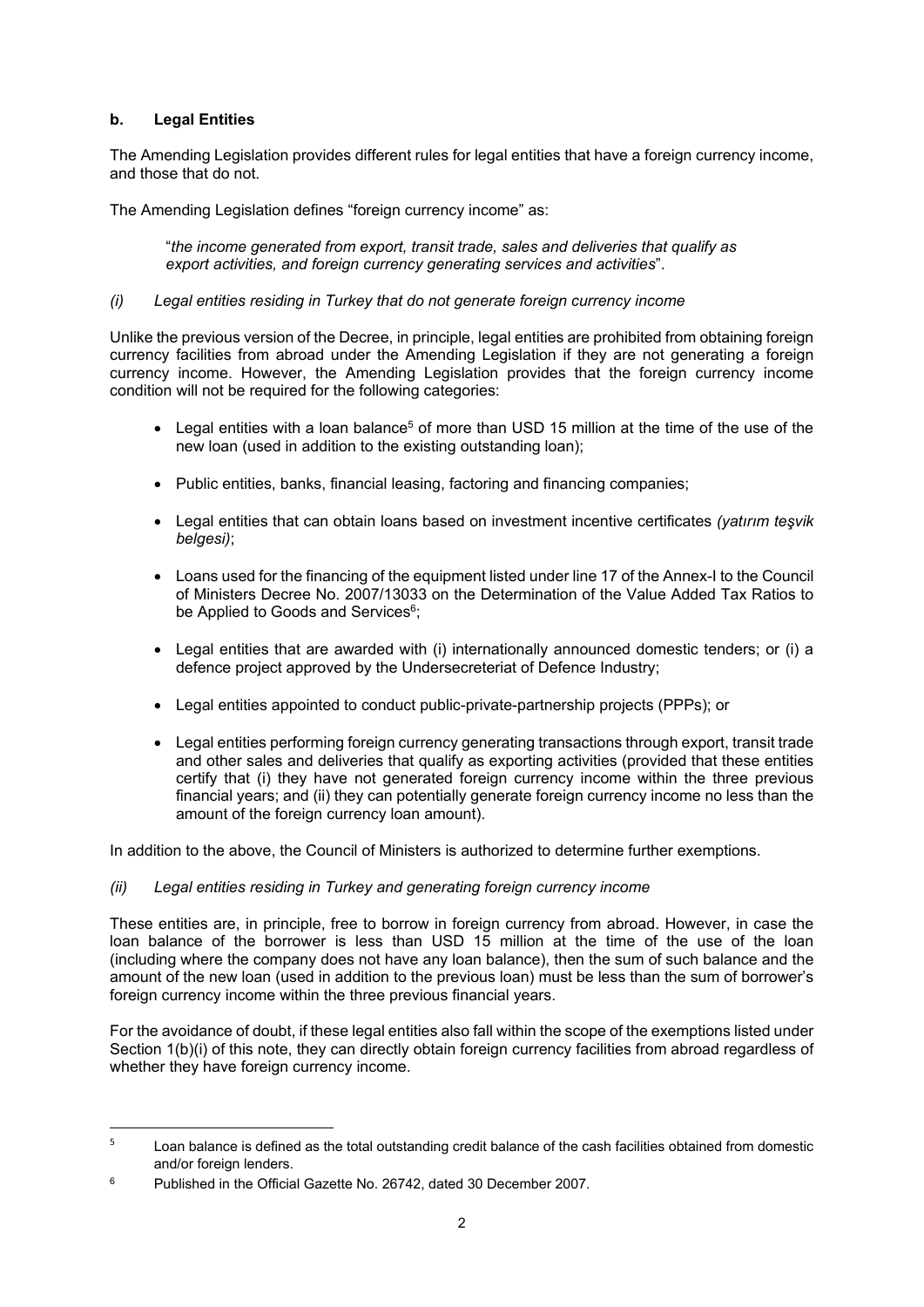### *(iii) Foreign currency indexed loans*

The Amending Legislation provides that legal entities residing in Turkey cannot borrow foreign currency indexed loans from abroad. This was permitted under the Decree prior to the Amending Legislation.

# **2. Restrictions on Foreign Currency Loans Provided by Local Finance Institutions**

## **a. Real Persons Residing in Turkey**

The Amending Legislation provides that real persons residing in Turkey cannot borrow foreign currency loans from Turkish lenders. This differs from the previous version of the Decree, which provided certain exemptions allowing real persons to borrow foreign currency, either domestically or from abroad (such as loans of more than USD 5 million with a maturity longer than one year).

The Amending Legislation further provides that real persons residing in Turkey can no longer use foreign currency indexed Turkish lira loans from abroad. This was permitted under the Decree prior to the Amending Legislation if the loans were used for commercial or professional purposes.

### **b. Legal Entities**

## *(i) Legal entities residing in Turkey that do not generate a foreign currency income*

The principles that apply to legal entities that obtain a foreign currency loan from abroad and do not have a foreign currency income also apply to these legal entities. Please see Section 1.b(i) above.

In addition, they may also obtain foreign currency loans that do not exceed the amount of the foreign currency held as security in the domestic branches of foreign banks and/or the foreign currency securities issued (i) by the central administrations of OECD member countries; (ii) by their central banks; or (iii) based on the suretyship provided by the central administrations or central banks of OECD member countries.

### *(ii) Legal entities residing in Turkey and generating foreign currency income*

The principles that apply to legal entities that obtain a foreign currency loan from abroad and generate a foreign currency income apply to these legal entities as well. Please see Section 1.b(ii) above.

### *(iii) Foreign currency indexed loans*

The Amending Legislation provides that legal entities residing in Turkey cannot borrow foreign currency indexed loans from Turkish lenders. This was permitted under the Decree prior to the Amending Legislation.

### **3. Application of the Restrictions to Existing Loans**

The amendments will become effective as of 2 May 2018. The Amending Legislation further requires the following in respect of the loans which were obtained before 2 May 2018, which cannot benefit from the exemptions:

- Foreign currency loans obtained domestically or from abroad with a loan balance of less than USD 15 million cannot be renewed after 2 May 2018; and
- Foreign currency indexed loans cannot be renewed as foreign currency indexed loans after 2 May 2018.

### **4. Conclusion**

The Amending Legislation imposes significant restrictions on the use of foreign currency loans as well as foreign currency indexed loans. These restrictions seem to reach beyond the main purpose of the Amending Legislation and may impact big-ticket project and acquisition finance deals on account of the following: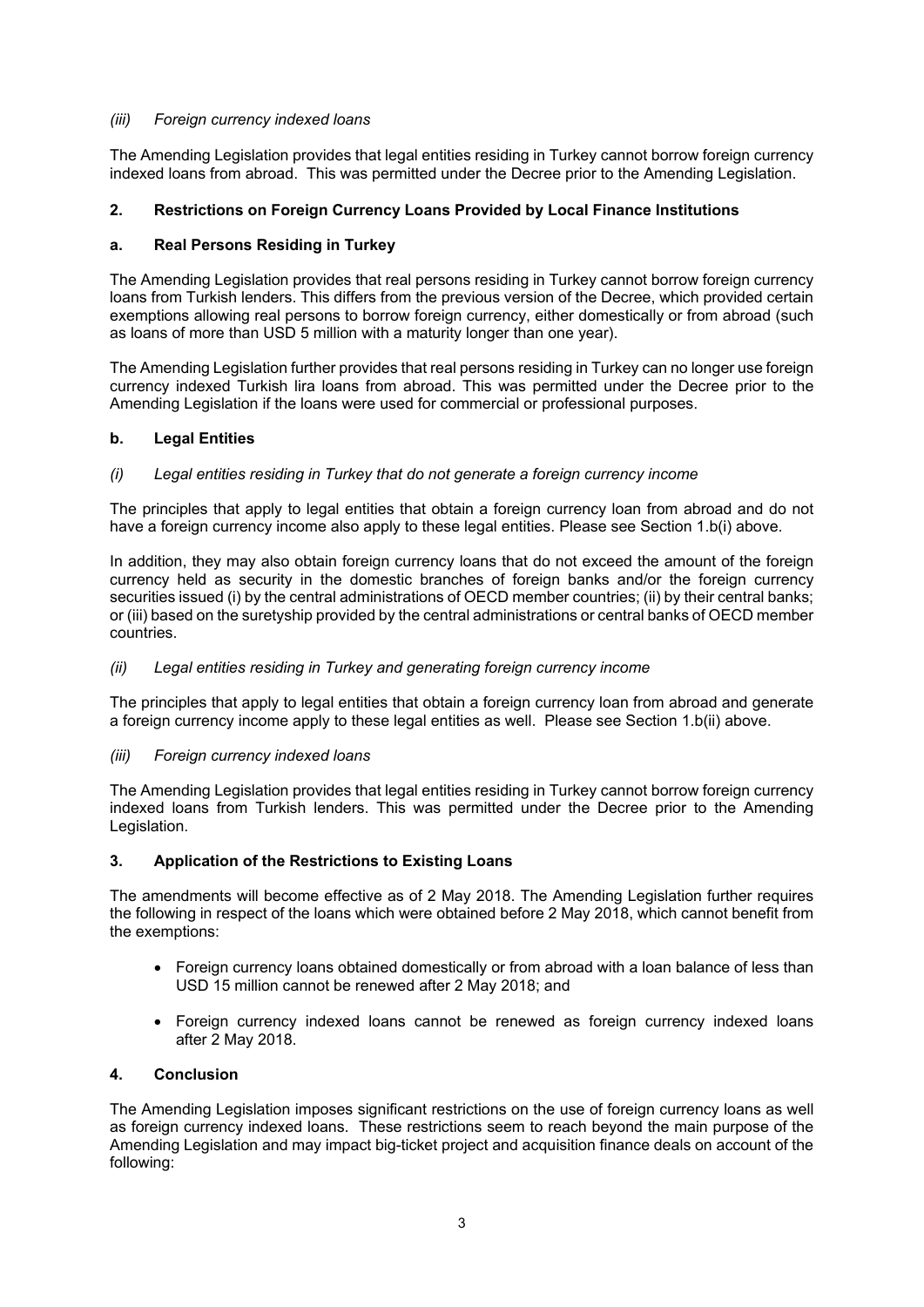- It will generally be unlikely for special purpose vehicles (SPVs) to satisfy the following prior to the financing: (i) to generate any foreign currency income; and (ii) to have an existing loan balance of more than USD 15 million at the time of the utilization. As a result, SPVs may not be able to borrow in foreign currency from foreign or Turkish lenders.
- The scope of certain exemptions needs further clarification. For instance, the Amending Legislation does not provide a clear response to the question whether the exemption provided for PPP projects will also apply to other public financing structures, such as the Build-Operate-Transfer (BOT) model.

During our consultation with the Central Bank of the Republic of Turkey, we were verbally informed that the Circular on the Capital Movements<sup>7</sup> is expected to be revised to address such issues.

All in all, both lenders and borrowers need to take the restrictions introduced by the Amending Legislation into consideration in terms of both new financing deals as well as their existing loan portfolios.

<sup>7</sup> Circular No. 92/YB-1 regarding Capital Movements dated 5 March 1992 as amended with the Circular No 2002/YB-1 dated 2 January 2002 and issued by the Central Bank of the Republic of Turkey.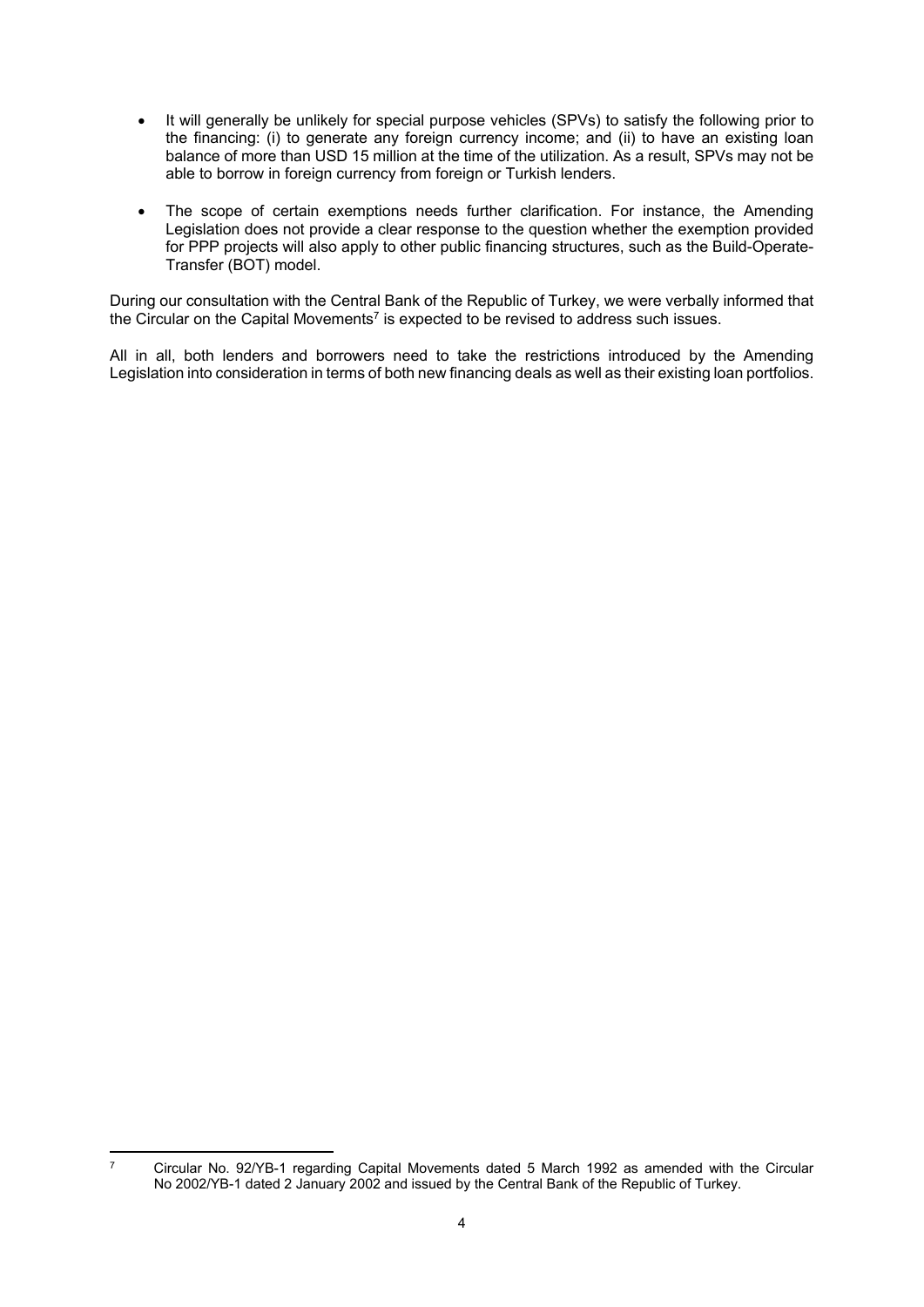# **ANNEX I – CHART REGARDING THE AMENDING LEGISLATION**

| <b>Borrower</b>       | <b>Loan Structure</b>                                                              | <b>Prior to the Amending Decree</b> | <b>After the Amending Decree</b> |
|-----------------------|------------------------------------------------------------------------------------|-------------------------------------|----------------------------------|
| <b>Real Persons</b>   | foreign currency loan from abroad                                                  | Conditional <sup>8</sup>            | $\mathbf x$                      |
|                       | foreign currency loan from Turkish lenders                                         | Conditional <sup>9</sup>            | $\mathbf{X}$                     |
|                       | foreign currency indexed Turkish lira loan from abroad                             | Conditional <sup>10</sup>           | $\mathbf x$                      |
|                       | foreign currency indexed Turkish lira loan from Turkish<br>lenders                 | Conditional <sup>11</sup>           | $\mathbf x$                      |
| <b>Legal Entities</b> | foreign currency loan from abroad + no foreign currency<br>income                  |                                     | Conditional <sup>12</sup>        |
|                       | foreign currency loan from abroad + generating foreign<br>currency income          |                                     | Conditional <sup>13</sup>        |
|                       | foreign currency loan from Turkish lenders + no foreign<br>currency income         |                                     | Conditional <sup>14</sup>        |
|                       | foreign currency loan from Turkish lenders + generating<br>foreign currency income |                                     | Conditional <sup>15</sup>        |
|                       | foreign currency indexed Turkish lira loan from abroad                             |                                     | $\mathbf x$                      |
|                       | foreign currency indexed Turkish lira loan from Turkish<br>lenders                 |                                     | $\mathbf x$                      |

<sup>&</sup>lt;sup>8</sup> Section 1.a.

<sup>&</sup>lt;sup>9</sup> Section 2.a.

<sup>&</sup>lt;sup>10</sup> Section 1.a.

 $11$  Section 2.a.

 $12$  Section 1(b)(i)

 $13$  Section 1(b)(ii)

 $14$  Section 2 (b)(i)

 $15$  Section 2(b)(ii)